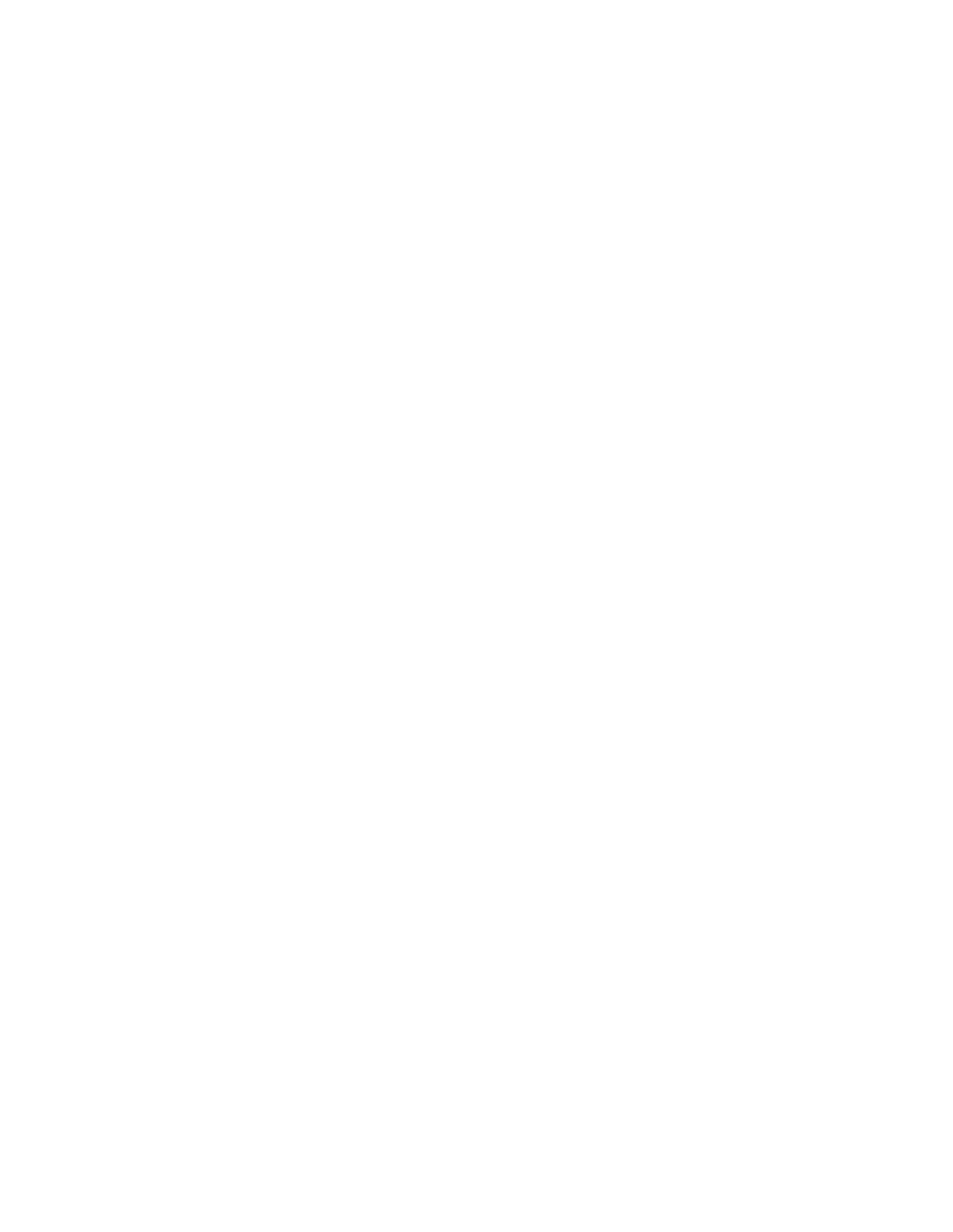### **Alabama BCIA Genetic Verified Commercial Heifer Sale Source, Age, and Genetic Verified**

- 1. Consignors must be an active member of Alabama BCIA. All heifers will be visually evaluated and screened by the sale committee for overall quality, structural soundness, conformation, muscling, growth and disposition. Heifers that are found to be unsound, of bad disposition or do not meet BCIA standards for conformation or growth will not sell in the best interest of the sale event.
- 2. Heifers must be sired by a properly registered bull that is transferred to the owner of the heifers. The registration number of the bull or bulls must be provided at consignment to the sale and the sire or sires must have current EPDs from their respective breed association.
	- a. For AI sires, a receipt from the purchase of the semen and the registration  $\#$  of the sire is required. If semen resulted from collection of a bull owned by the consignor, proof of semen collection of the bull is required.
	- b. For a leased herd sire, a statement for the owner of the bull including the dates of lease and the registration  $#$  of the bull is required.
	- c. Heifer calves resulting from the purchase of bred heifers will require a statement from the original owner or breeder of the bred heifer that will include the service sires registration #, breeding dates, and proof of sale to the consignor.
	- d. **For any registered heifers, PLEASE NOTE, consignors must also be aware and address any potential genetic defects of their nominated registered heifers. Potential carriers of any genetic defects should be tested.** No potential carriers of any genetic defects will be cataloged or sold in BCIA sales, unless a potential genetic defect status has arisen since nomination to the BCIA program. Any known carriers of a genetic defect may be sold in the sale with full disclosed information as noted by announcement in the sale catalog.
- 3. Heifers must be born on the consignor's farm as the initial point of origin.
- 4. Heifers must have never, at any time, been implanted with any growth stimulant.
- 5. Heifers must be weaned at least 30 days prior to delivery for the sale.
- 6. **Open heifers must be born on or before January 31, 2021.** Group age must be documented (age of the oldest and youngest heifer in the sale group must be provided.) Groups of heifers are encouraged for consignment. Heifers will be arranged in pens of 3 to 5 head as uniformly as possible by weight, size, breed type, sire or service sire and projected calving dates for bred heifers.
- 7. A **minimum** weight per day of age (WDA) of 1.75 lbs. is required at sale delivery for open heifers and will be calculated on pen average with no pen of heifers having over a 90 day age span.
- 8. Vaccinations and best management practices recommended will be the following: (all vaccinations must be administered at least 3 weeks before sale delivery)
	- a. 7-way Blackleg (Clostridial diseases)
	- b. 5-way Leptospirosis Vibriosis
	- c. IBR-PI3-BVD-BRSV
	- d. Heifers must be treated for internal and external parasites prior to the sale as a best management practice.

The above vaccines should be given twice (a primary and booster) in accordance with the specific vaccine label directions or within a veterinarian-client relationship in accordance with Beef Quality Assurance (BQA) guidelines. Suggested vaccination protocols include either by: Program A: Primary vaccination 3-4 weeks before weaning and a Booster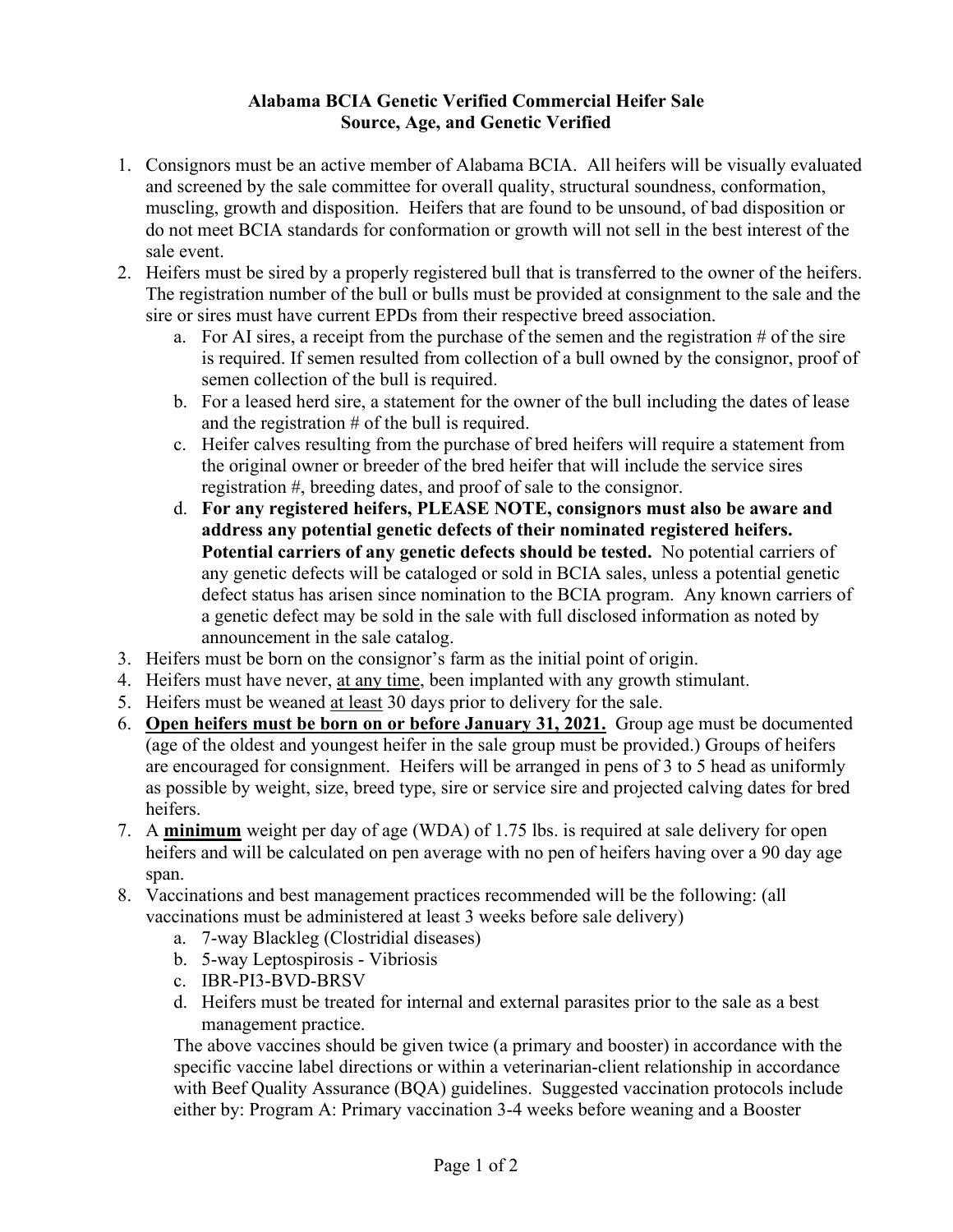vaccination at weaning or Program B: Primary vaccination at weaning and a Booster vaccination prior to the sale.

- 9. Open heifers will be guaranteed to be open. If any open heifers sold are found to be bred, it will be the responsibility of the buyer to notify the breeder at the first sign of pregnancy, so that the heifer can be returned to the breeder. The breeder will only consider refunding the purchase price of the heifers if they are in good condition and returned prior to calving.
- 10. Open heifers purchased in this sale or other BCIA Heifer Sales may be consigned to this sale as bred heifers the following year, per meeting the requirements for bred heifers.

### **Additional Requirements for Bred Heifers:**

- 1. Bred heifers will be guaranteed bred (at a minimum of 60 days) at sale time with documentation from a veterinarian at delivery.
- 2. A breeding date or date range and the resulting projected calving date range will be required for each bred heifer. The specific breeding and calving date range will be set for each sale date. For the December 2021 sale, bred heifers should calve after January 1 to June 1, 2022 with breeding dates of March 22 to August 20, 2021.
- 3. A properly registered service sire that is transferred to the owner of the heifers and the registration number of the sire (or sires) of the bred heifer (s) must be provided at consignment to the sale and the sire or sires of the bred heifers must have current EPDs from their respective breed association. Any service sire (s) must also have EPDs available from their respective breed association. For a leased service sire, a statement for the owner of the bull including the dates of lease and the registration  $#$  of the bull is required. Low birth weight, calving ease service sires are highly recommended.
- 4. A **minimum** average weight of 850 lbs. is required at delivery for all bred heifers. This average weight will be collected on all the bred heifer consignments by each consignor.
- Sale(s) are invited to be held in conjunction with existing BCIA bull sales. The respective bull sale committees may add additional requirements but may not remove any of these respective guidelines; however, the bull sale committees may omit the addition of bred heifers to fit their sales and sale dates.
- Sale will have a 2% commission for BCIA. The total commission will be 5%, which will also include 1% for auctioneer expenses and 2% for sales expenses.
- A nomination fee of \$15.00/head will be required at consignment, which will be refunded provided the heifers arrive and are sold in the respective sale.
- **Sale Order**: Sale order will be determined using the following information. Heifers should be arranged in pens of 3 to 5 head as uniformly as possible by weight, size, breed type, sire or service sire and projected calving dates for bred heifers to be presented by pen group. Overall quality, structural soundness, conformation, muscling, growth and disposition will factor into sale order in the best interest of the sale event. Heifers that are found to be unsound, of bad disposition or do not meet BCIA standards for conformation or growth will not sell. The sale coordinator will develop the sale order based on these factors and to allow for rotation of lots from each consignor.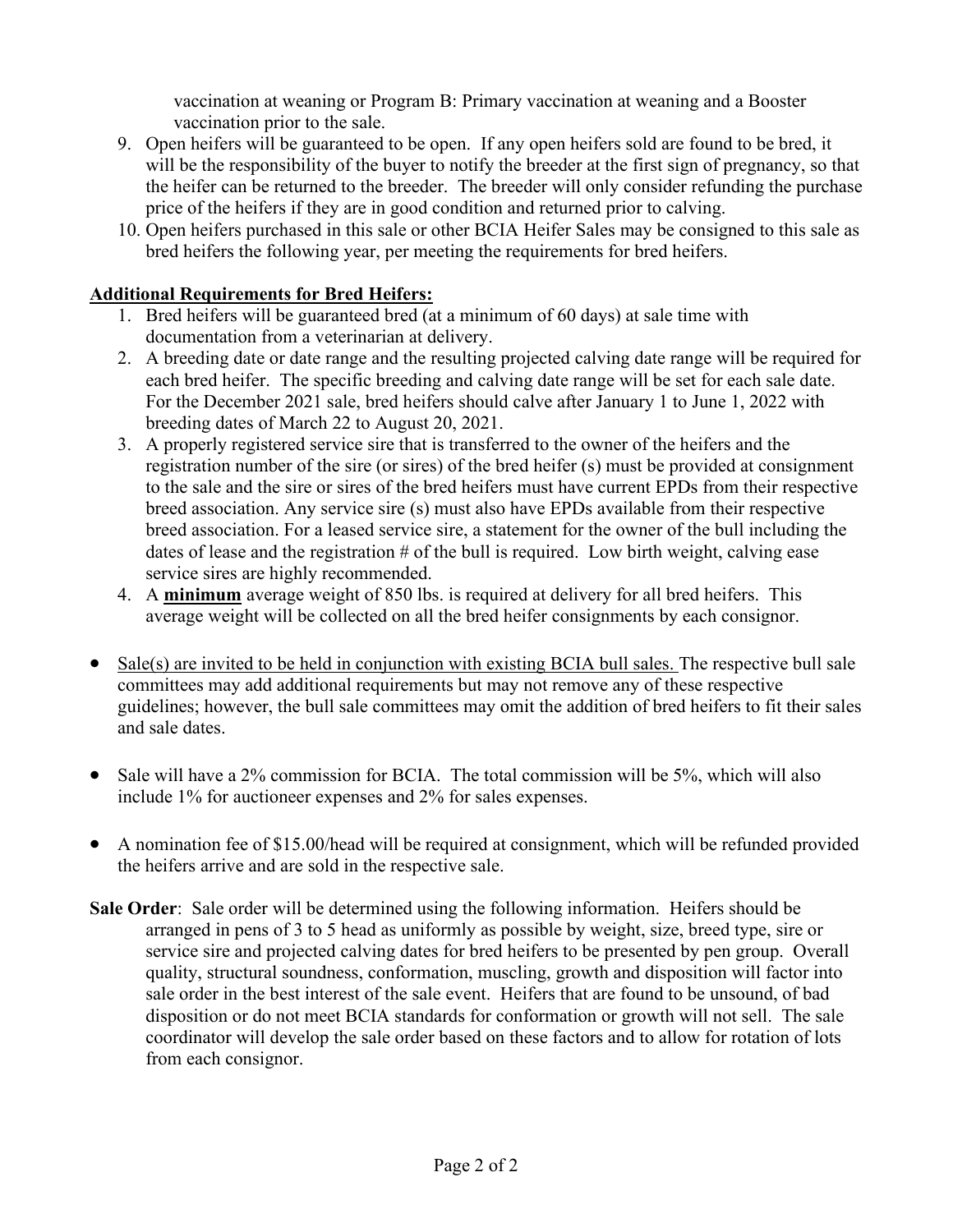## **Alabama BCIA Genetic Verified Heifer Sale Nomination Form Cullman, AL- December 11, 2021 Nomination Entry Deadline: October 15, 2021**

| Phone Number(s): Home $(\_\_\_\_\_$                                                                   |                                 |           |                                   |  |  |                                         |      |  |
|-------------------------------------------------------------------------------------------------------|---------------------------------|-----------|-----------------------------------|--|--|-----------------------------------------|------|--|
|                                                                                                       |                                 |           |                                   |  |  | Email (Optional):                       |      |  |
| BCIA Membership#: Alabama (or resident state) Premise ID #:                                           |                                 |           |                                   |  |  |                                         |      |  |
| Please Note: A refundable nomination fee of \$15.00/heifer is required to complete nomination. Please |                                 |           |                                   |  |  |                                         |      |  |
| make checks payable to Alabama BCIA.                                                                  |                                 |           |                                   |  |  |                                         |      |  |
|                                                                                                       | <b>Open Heifer Consignments</b> |           |                                   |  |  |                                         |      |  |
| rm.                                                                                                   | Lot #                           | Group Age | <b>Contract Contract Contract</b> |  |  | Sire (or Sires)   Breed Assn. of Sire's | Coat |  |

| Farm<br>Tag $#$ | Lot $#$<br>(office<br>use) | <b>Group Age</b><br>(Please supply birth date range<br>or individual birth date) | <b>Sire (or Sires)</b><br><b>Registration #</b> | <b>Breed Assn. of Sire's</b><br>Registration | Coat<br><b>Color</b> |
|-----------------|----------------------------|----------------------------------------------------------------------------------|-------------------------------------------------|----------------------------------------------|----------------------|
|                 |                            |                                                                                  |                                                 |                                              |                      |
|                 |                            |                                                                                  |                                                 |                                              |                      |
|                 |                            |                                                                                  |                                                 |                                              |                      |
|                 |                            |                                                                                  |                                                 |                                              |                      |
|                 |                            |                                                                                  |                                                 |                                              |                      |
|                 |                            |                                                                                  |                                                 |                                              |                      |
|                 |                            |                                                                                  |                                                 |                                              |                      |
|                 |                            |                                                                                  |                                                 |                                              |                      |
|                 |                            |                                                                                  |                                                 |                                              |                      |
|                 |                            |                                                                                  |                                                 |                                              |                      |

# **Bred Heifer Consignments**

| Farm<br>Tag $#$ | Lot $#$<br>(office)<br>use) | <b>Group Age</b><br>(Please supply<br>birth date or<br>birth date<br>range) | <b>Sire (or Sires)</b><br><b>Registration #</b> | <b>Breed</b><br>Assn.<br>of<br>Sire's<br>Regis. | <b>Service</b><br>Sire (or<br>Sires)<br>Regis.# | <b>Breed</b><br>Assn. of<br><b>Service</b><br>Sire's<br>Regis. | <b>Breeding</b><br><b>Dates</b> | Projected<br>Calving<br><b>Dates</b> |
|-----------------|-----------------------------|-----------------------------------------------------------------------------|-------------------------------------------------|-------------------------------------------------|-------------------------------------------------|----------------------------------------------------------------|---------------------------------|--------------------------------------|
|                 |                             |                                                                             |                                                 |                                                 |                                                 |                                                                |                                 |                                      |
|                 |                             |                                                                             |                                                 |                                                 |                                                 |                                                                |                                 |                                      |
|                 |                             |                                                                             |                                                 |                                                 |                                                 |                                                                |                                 |                                      |
|                 |                             |                                                                             |                                                 |                                                 |                                                 |                                                                |                                 |                                      |
|                 |                             |                                                                             |                                                 |                                                 |                                                 |                                                                |                                 |                                      |
|                 |                             |                                                                             |                                                 |                                                 |                                                 |                                                                |                                 |                                      |
|                 |                             |                                                                             |                                                 |                                                 |                                                 |                                                                |                                 |                                      |
|                 |                             |                                                                             |                                                 |                                                 |                                                 |                                                                |                                 |                                      |
|                 |                             |                                                                             |                                                 |                                                 |                                                 |                                                                |                                 |                                      |